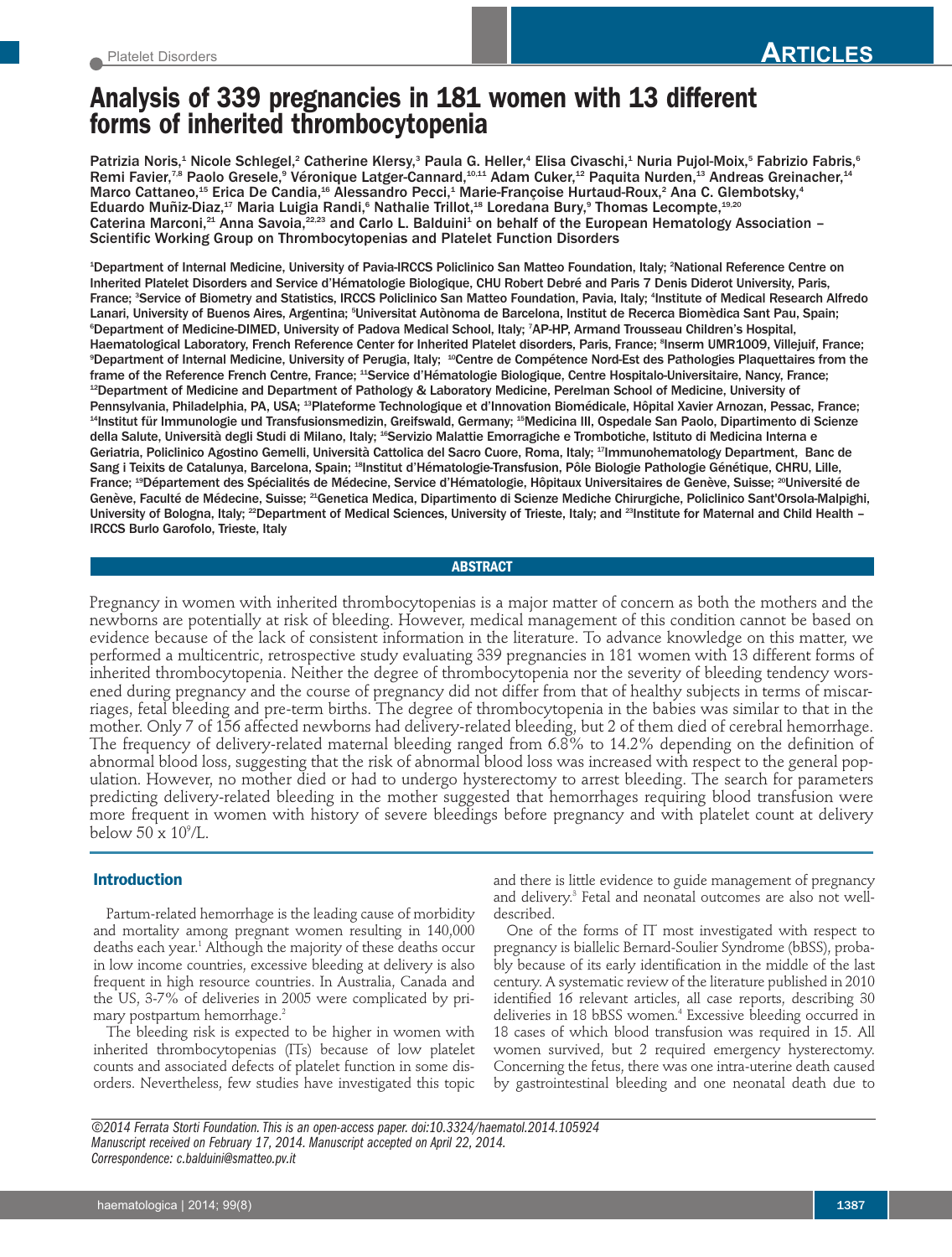antepartum intracranial hemorrhage. On this basis, it has been concluded that bBSS is associated with a very high risk of serious bleeding in the mother and the neonate.

Some information on pregnancy outcome is available also for *MYH9*-related disease (*MYH9*-RD), one of the most frequent forms of IT. A recent review of the literature examined 25 case reports and one case series describing a total of 75 pregnancies in 40 women. <sup>5</sup> Postpartum hemorrhage in the mother occurred in 4 cases, while no obvious bleeding complications were reported among the newborns. Based on these data, *MYH9*-RD does not seem to increase bleeding risk either in mothers or neonates.

Limited data on pregnancy outcomes have been provided for patients with mild to moderate thrombocytopenia due to monoallelic BSS (mBSS), in all cases induced by the p.Ala156Val substitution in GPIb alpha (Bolzano mutation). 6 Overall, 20 women delivered 34 children with no excessive maternal or neonatal bleeding. Although the authors did not provide information on management of pregnancies and childbirths, this study suggests that women with mBSS have gestational outcomes similar to healthy subjects.

A moderate risk of bleeding during delivery has been reported in a series of subjects with thrombocytopenia induced by *ANKRD26* mutations (*ANKRD26*-related thrombocytopenia, *ANKRD26*-RT). <sup>7</sup> Thirteen patients gave birth, either vaginally or by caesarean section, with bleeding complications in 3 women. No information was provided on prophylactic treatment or neonatal outcomes.

The paucity of evidence presently available, therefore, indicates that maternal and neonatal bleeding risk during pregnancy and delivery may vary with different forms of IT, ranging from very severe to very mild. However, the evidence concerns only four ITs and largely derives from case reports or series of patients not specifically investigated with respect to pregnancy.

To remedy this scarcity of information, we performed a retrospective, multicentric study aimed at systematically collecting and analyzing pregnancy outcomes in a large series of patients with well-defined forms of IT.

## **Methods**

## *Patients*

This study was promoted by the Scientific Working Group on Thrombocytopenias and Platelet Function Disorders of the European Hematology Association (EHA) and was announced at the 2013 EHA Congress in Stockholm. Clinical centers that, based on scientific publications and/or personal knowledge, represent points of reference for ITs were invited to participate. Forty-five institutions took part in the study. They were asked to analyze their databases and extract data on pregnancies in women with ITs. A series of questions had to be answered for each enrolled case related to the base-line characteristics of the mother, the course of pregnancy, and the management and outcome of delivery, with particular attention to the bleeding events in the mother and the newborn.

Only women with diagnoses confirmed by genetic analysis were eligible for the study. As an exception, positivity of the immunofluorescence test for *MYH9*-related disease (*MYH9*-RD) was considered sufficient for making the diagnosis in patients where mutational screening was not available because of its very high sensitivity and specificity. 8

Neonates for whom genetic screening was not available were considered affected from the same illness as the mother whenever

they were thrombocytopenic and the mother had a dominant disorder. In case of recessive disorders, documentation that the parents were carriers of the disease was required.

The Institutional Review Board of the IRCCS Policlinico San Matteo Foundation of Pavia, Italy, approved the study protocol. The study was performed in accordance with the Declaration of Helsinki, and each center complied with local ethical rules.

#### *Classification of bleeding*

Because of the retrospective nature of the study, it was not possible to use the most recent bleeding scores that are most suited to patients with primary hemostasis defects. Spontaneous bleeding tendency in the mother before pregnancy was, therefore measured by the World Health Organization bleeding scale: grade 0 indicates no bleeding; grade 1, petechiae; grade 2, mild blood loss; grade 3, gross blood loss; grade 4, debilitating blood loss. 9

The amount of blood loss has been used by most authors to identify post-partum hemorrhages. <sup>10</sup> However, this parameter was available for only a few patients, and we could not use it. Therefore, we identified two definitions for excessive bleeding at delivery: "excessive bleedings requiring blood transfusion" (EBBT), based on transfusion of platelets and/or red blood cells during or after delivery to treat bleeding (prophylactic platelet transfusions prior to delivery were not considered for definition of EBBT), and "all excessive bleedings" (AEB), which includes not only patients receiving platelets and/or red blood cells, but also subjects who did not receive blood products and were judged by the treating physician as presenting larger than normal blood loss. Thus, EBBT is a narrow definition that is expected to identify the most serious blood loss, while AEB is a broader definition that also encompasses less severe bleedings.

The same criteria were used to define increased bleedings with previous surgery. Any type of bleeding in newborns was considered abnormal and recorded. Miscarriage was defined as spontaneous expulsion from the uterus of the products of conception before viability. Pre-term birth was defined as live birth of a neonate of less than 37 weeks gestational age. Platelet count was measured by cell counters available in each center.

#### *Statistical analysis*

Data were described as median and  $25^{\text{\tiny th}}$ -75 $^{\text{\tiny th}}$ percentiles if continuous and as counts if categorical. EBBT and AEB incidence and 95% confidence intervals (95%CI) were computed. Generalized linear regression models were used to compare platelet counts between and within groups; Huber-White robust standard errors were calculated to account for intra-patient correlation. Logistic regression was used to assess the association of a series of patients' characteristics with bleeding; Odds Ratios (OR) and 95%CI were computed. ROC curve analysis was used to identify the optimal cut offs for the association of platelets counts and bleedings. Stata 13 (StataCorp, College Station, TX, USA) was used for computation. Two-sided *P*<0.05 was considered statistically significant.

## **Results**

Not all data were available for all investigated patients, and results described below report the number of investigated cases for which data were available. In case the number of investigated patients is not reported, it is intended that all patients were studied.

## *Womens' base-line characteristics*

One hundred and eighty-one women with 13 different forms of IT who had a total of 339 pregnancies were investigated retrospectively by 45 centers in 20 countries. In 169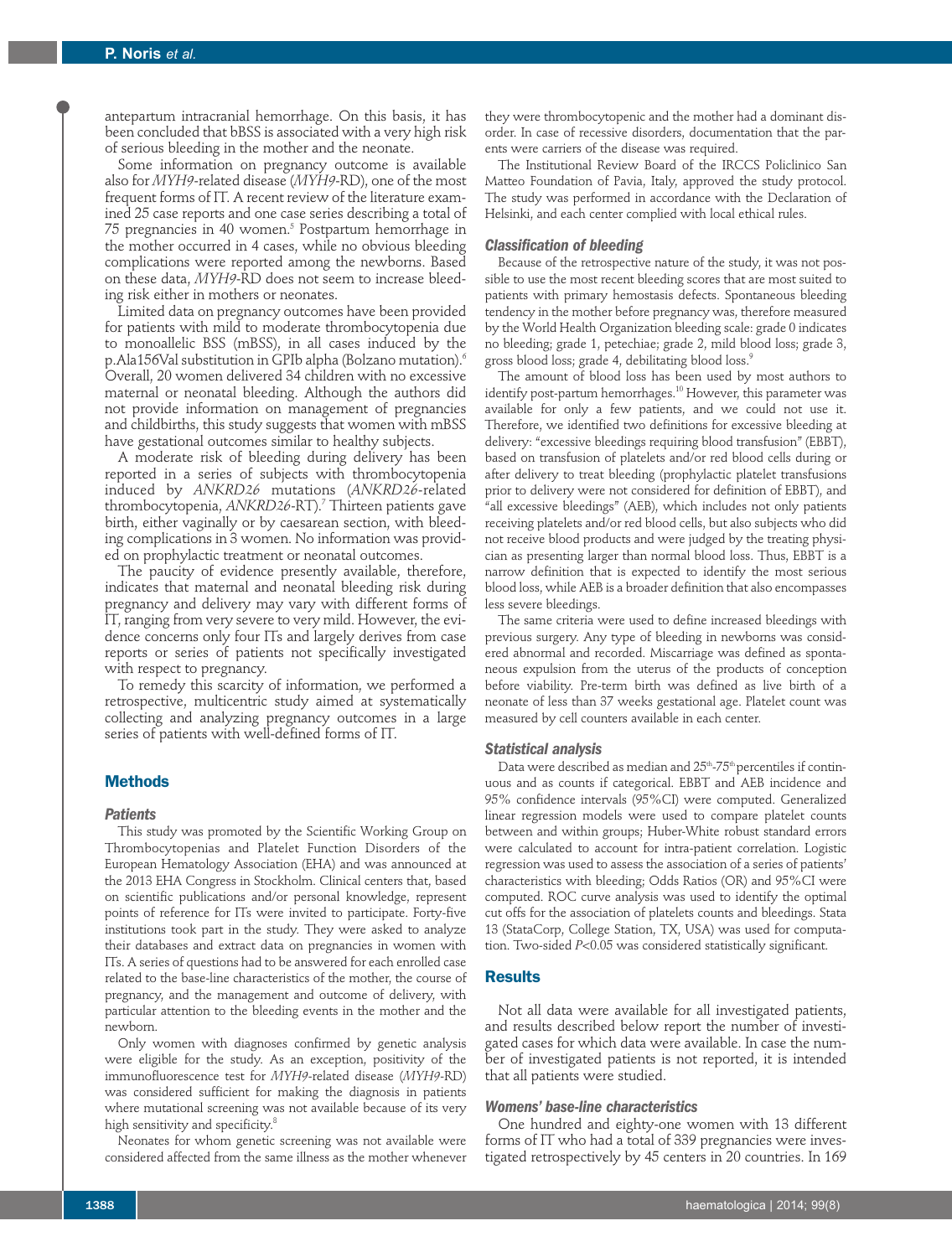women, diagnoses were confirmed by the identification of mutations in the candidate genes, while in 12 subjects a diagnosis of *MYH9*-RD was made on the basis of a positive immunofluorescence test for the distribution of *MYH9* protein in neutrophils. <sup>8</sup> Of note, 18 of 24 women with the diagnosis of mBSS had the p.Ala156Val substitution in GPIb alpha (Bolzano mutation). 6

Patients' features before pregnancy are reported in Table 1. A feature common to many investigated patients was the difficulty of making a correct diagnosis of IT, as shown by the observation that 57 subjects were initially misdiagnosed

Table 1. Diagnosis and base-line features of investigated women with different forms of inherited thrombocytopenia who had

with immune thrombocytopenia. Forty-four of these women received unnecessary treatment, including splenectomy in 15 cases. Difficulties in diagnosis is also demonstrated by the finding that the inherited origin of thrombocytopenia was recognized in adulthood in most cases, with a mean age at diagnosis of 30 years. These findings underscore the need to maintain a high index of suspicion for ITs in the evaluation of patients with thrombocytopenia. $^{\rm 11}$ 

Thrombocytopenia was on average moderate, with a mean platelet count of 60 x 109 /L in the whole case series and a mean platelet count higher than 45 x  $10^{\circ}/\mathrm{L}$  in all dis-

| <b>Disorder</b><br>(abb.,<br>phenotype<br><b>MIM</b> number)                                                | N. of<br><b>women</b> | <b>Median</b><br>age in years<br>at diagnosis, | ומטוט ב. התקווטטוט מות מסט ווות וטמעונט טו ווויטטוקמנטע אטווטו אומו מווטרטוג וטוווט טו ווווטונטע מווטוווסטטאַטטע<br>N. of patients with a<br>previous diagnosis/count before pregnancy<br>medical treatment/<br>$25th$ -75 <sup>th</sup> percentile splenectomy for<br>immune<br>thrombocytopenia | <b>Median platelet</b><br>$x10^{\circ}/$ L, $25^{\circ}$ -75 $^{\circ}$<br><b>percentile</b> | <b>WHO bleeding</b><br>scale*, N.<br>of patients with a<br>history of spontaneous surgery<br>bleeding of grades<br>$0 - 1 - 2 - 3 - 4$ | N. of<br><b>patients</b><br>receiving | N. of<br><b>patients</b><br>receiving<br><b>prophylactic</b><br><i>platelet</i><br>transfusions<br>N. of evaluated<br><b>patients</b> | N. of<br><b>patients</b><br>with <b>EBBT</b><br>at surgery<br>N. of evaluated<br><b>patients</b> | N. of<br><b>patients</b><br>with AEB<br>at surgery<br>N. of<br>evaluated<br>evaluated |
|-------------------------------------------------------------------------------------------------------------|-----------------------|------------------------------------------------|---------------------------------------------------------------------------------------------------------------------------------------------------------------------------------------------------------------------------------------------------------------------------------------------------|----------------------------------------------------------------------------------------------|----------------------------------------------------------------------------------------------------------------------------------------|---------------------------------------|---------------------------------------------------------------------------------------------------------------------------------------|--------------------------------------------------------------------------------------------------|---------------------------------------------------------------------------------------|
| MYH9-related<br>disease<br>$(MYH9-RD, 600208)$                                                              | 98                    | 31, 19-42                                      | 41/32/11                                                                                                                                                                                                                                                                                          | 40, 23-64                                                                                    | $39 - 21 - 30 - 5 - 3$                                                                                                                 | 67                                    | 26(67)                                                                                                                                | 9(67)                                                                                            | 20(67)                                                                                |
| ANKRD26-related 23<br>thrombocytopenia<br>(ANKRD26-RT, 188000)                                              |                       | 21, 11-40                                      | 8/6/3                                                                                                                                                                                                                                                                                             | 54, 30-84                                                                                    | $6 - 4 - 7 - 3 - 3$                                                                                                                    | 12                                    | 2(11)                                                                                                                                 | 0(11)                                                                                            | 1(11)                                                                                 |
| <b>Biallelic</b><br>Bernard-Soulier<br>syndrome (bBSS, 231200)                                              | 13                    | 33, 26-36                                      | 3/3/1                                                                                                                                                                                                                                                                                             | 50, 23-92                                                                                    | $5 - 0 - 5 - 2 - 1$                                                                                                                    | 8                                     | 1(7)                                                                                                                                  | 1(7)                                                                                             | 2(7)                                                                                  |
| Monoallelic<br>Bernard-Soulier syndrome<br>(mBSS, 231200)                                                   | 24                    | 31, 19-41                                      | 1/1/0                                                                                                                                                                                                                                                                                             | 86, 77-111                                                                                   | $12 - 4 - 3 - 5 - 0$                                                                                                                   | 13                                    | 1(13)                                                                                                                                 | 0(13)                                                                                            | 3(13)                                                                                 |
| ACTN1-related<br>thrombocytopenia<br>$(ACTNI-RT, 615193)$                                                   | 9                     | 21, 17-40                                      | 0/0/0                                                                                                                                                                                                                                                                                             | 77, 65-94                                                                                    | $2 - 3 - 2 - 2 - 0$                                                                                                                    | $\overline{4}$                        | 0(4)                                                                                                                                  | 0(4)                                                                                             | 2(4)                                                                                  |
| Familial platelet 4<br>disorder and<br>predisposition<br>to acute myelogenous leukemia<br>(FPD/AML, 601399) |                       | 37, 26-38                                      | 1/1/0                                                                                                                                                                                                                                                                                             | 116, 93-138                                                                                  | $0-0-3-0-1$                                                                                                                            | $\overline{2}$                        | 0(2)                                                                                                                                  | 0(2)                                                                                             | 1(2)                                                                                  |
| ITGB3-related<br>thrombocytopenia<br>(ITGB3-RT, 187800)                                                     | 3                     | 16, 11-37                                      | 0/0/0                                                                                                                                                                                                                                                                                             | 78, 65-114                                                                                   | $1 - 0 - 0 - 2 - 0$                                                                                                                    | $\sqrt{3}$                            | 3(3)                                                                                                                                  | 0(3)                                                                                             | 0(3)                                                                                  |
| Platelet-type<br>von Willebrand disease<br>(VWDP, 177820)                                                   | $\mathbf{2}$          | 27, 27-28                                      | 1/0/0                                                                                                                                                                                                                                                                                             | 80, 30-130                                                                                   | $0-1-0-0-1$                                                                                                                            | 1                                     | 0(1)                                                                                                                                  | 0(1)                                                                                             | 1(1)                                                                                  |
| Gray platelet<br>syndrome<br>(GPS, 139090)                                                                  | 1                     | 13                                             | 1/1/0                                                                                                                                                                                                                                                                                             | 65                                                                                           | $0-0-0-1-0$                                                                                                                            | $\mathbf{1}$                          | 1(1)                                                                                                                                  | 0(1)                                                                                             | 0(1)                                                                                  |
| <i>FLNA-</i> related<br>thrombocytopenia<br>$(FLNA-RT, nd)$                                                 | 1                     | 23                                             | 0/0/0                                                                                                                                                                                                                                                                                             | 43                                                                                           | $1 - 0 - 0 - 0 - 0$                                                                                                                    | 1                                     | 0(1)                                                                                                                                  | 0(1)                                                                                             | 0(1)                                                                                  |
| TUBB1-related<br>thrombocytopenia<br>(TUBB1-RT, 613112)                                                     | $\overline{1}$        | 4                                              | 1/0/0<br>0(1)                                                                                                                                                                                                                                                                                     | 100                                                                                          | $0-1-0-0-0$                                                                                                                            | $\mathbf{1}$                          | 0(1)                                                                                                                                  | 0(1)                                                                                             |                                                                                       |
| Velocardiofacial 1<br>syndrome<br>(VCFS, 192430)                                                            |                       | 34                                             | 0/0/0                                                                                                                                                                                                                                                                                             | 75                                                                                           | $0-1-0-0-0$                                                                                                                            | 1                                     | 0(1)                                                                                                                                  | 0(1)                                                                                             | 0(1)                                                                                  |
| CYCS-related<br>thrombocytopenia<br>(CYCS-RT, 612004)                                                       | 1                     | 25                                             | 0/0/0                                                                                                                                                                                                                                                                                             | 35                                                                                           | $0-1-0-0-0$                                                                                                                            | $\mathbf{1}$                          | 0(1)                                                                                                                                  | 0(1)                                                                                             | 0(1)                                                                                  |
| Total                                                                                                       | 181                   | $29(19-39)$                                    | 57/44/15                                                                                                                                                                                                                                                                                          | $57(30-82)$                                                                                  | 66-36-50-20-9                                                                                                                          | 114                                   | 34 (112)                                                                                                                              | 10(112)                                                                                          | 30(112)                                                                               |

\*World Health Organization bleeding scale: grade 0, no bleeding; grade 1, petechiae; grade 2, mild blood loss; grade 3, gross blood loss; grade 4, debilitating blood loss; EBBT: excessive bleeding *requiring blood transfusion;AEB: all excessive bleedings; 25th -75th : 25th -75th percentiles.*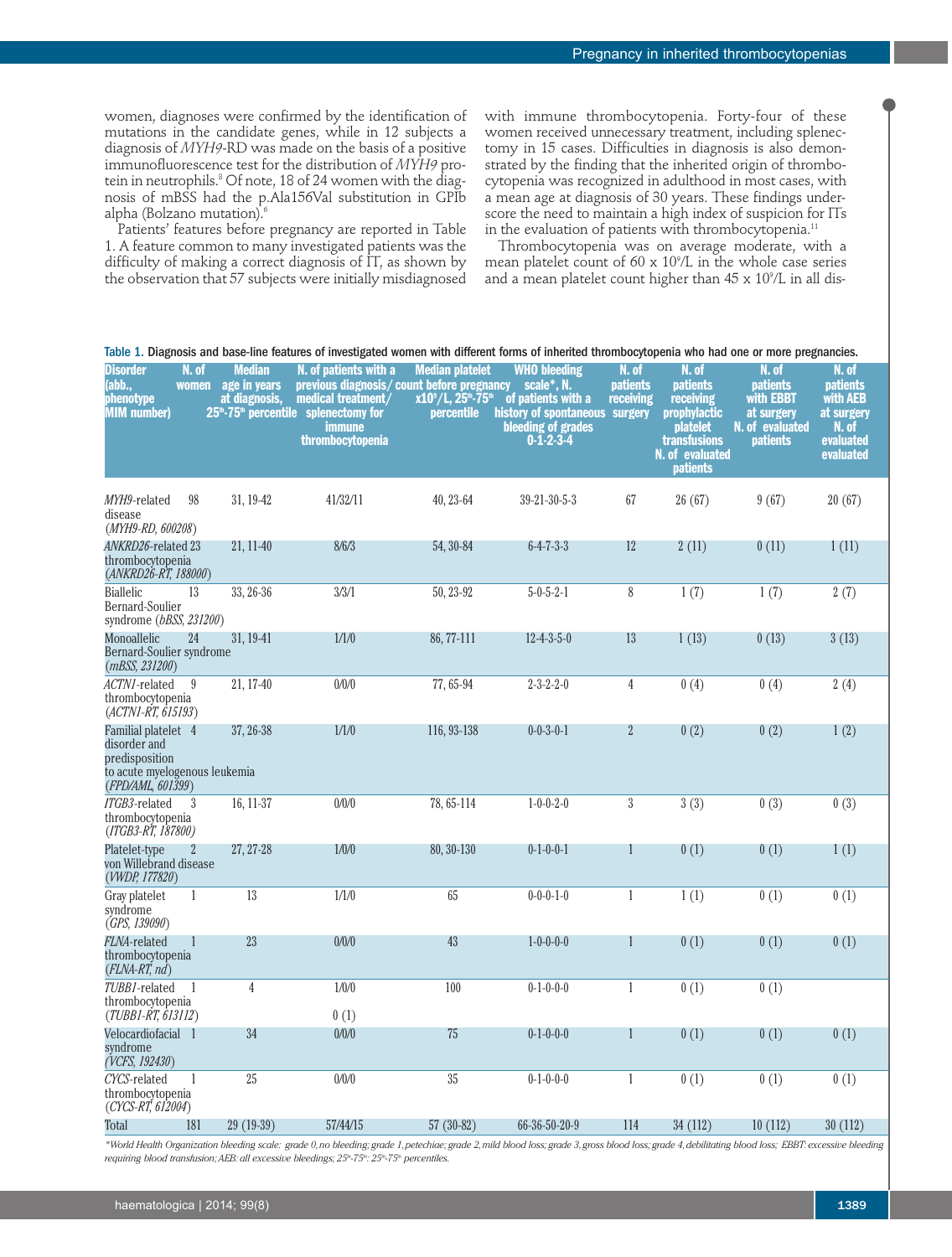orders for which more than one patient was examined. However, severely reduced platelet counts were observed in a few cases. In this regard, it is important to note that platelet counts were measured by electronic cell counters and that these instruments are known not to recognize very large platelets. <sup>12</sup> It is, therefore, expected that the degree of thrombocytopenia was overestimated in patients with inherited macrothrombocytopenias, especially those with *MYH9*-RD and bBSS who typically have giant platelets.

Spontaneous bleeding tendency before pregnancy was on average mild. WHO grade 3 and 4 bleeding were reported in only 20 and 9 of 181 subjects, respectively.

Perioperative AEB and EBBT were reported in 30 and 10 of 112 women receiving surgery, respectively.

### *Gestations*

No variation in severity of the pre-existing bleeding tendency was reported during pregnancy (*data not shown*).

The course of gestation was uneventful in 304 cases, while miscarriage was reported in 34 pregnancies (10.1%, 95%CI: 7.2-14.0). One therapeutic interruption of pregnancy because of fetal malformation was reported. The inci-

dence of miscarriage is superimposable to that observed in a large population of white women in the US (10.2%). 13 Pregnancy loss occurred in the first trimester in 29 cases, in the second in 5 cases, and in the third in one case.

Pre-term birth was recorded for 30 pregnancies (9.9%, 95%CI: 6.8-13.7), and thus the frequency of this event was not significantly different from that observed in a general population of Western countries (7.4%). <sup>14</sup> All pre-term deliveries occurred at a gestational age of 36 or 37 weeks.

#### *Newborns*

Diagnostic definition was possible in 278 newborns: 156 were affected by ITs, while 122 were unaffected.

Comparison of platelet counts in the 126 affected newborns for which this information was available with baseline platelet counts in their mothers revealed that the degree of thrombocytopenia was similar, although the small observed difference was statistically significant (mean platelet count in the newborns 69  $\times$  10<sup>9</sup> platelets/L, in the mothers 58 x 109 /L; *P*=0.020).

Bleeding signs consisting of petechiae were observed in 5 affected neonates, while fatal cerebral hemorrhages were

Table 2. Characteristics of pregnancy, delivery and newborns in women with inherited thrombocytopenias. The number of investigated patients is reported (in brackets) in case of missing data.

| <b>Disorders</b> | N. of<br>pregnancies/ age in<br>miscarriages years at | <b>Median</b><br>delivery,<br>25th-75th<br>percentile | <b>Median</b><br>platelet<br>count at<br>delivery<br>$x10^\circ/L$ ,<br>25th-75th<br>percentile<br>(N. of<br>evaluated<br>deliveries) | $N.$ of term/<br>preterm<br><b>deliveries</b><br>(N. of<br>evaluated<br>deliveries) | N. of vaginal<br>deliveries/<br>cesarean<br><b>sections</b><br>(N. of<br>evaluated<br>deliveries) | N. of<br>deliveries with<br>general/<br>spinal or<br>epidural/no<br>anesthesia<br>(N. of<br>evaluated<br>deliveries) | N. of<br><b>prophylactic</b><br><b>platelet</b><br><b>transfusion</b><br>(N. of<br>evaluated<br>deliveries) | N. of<br>deliveries with deliveries with deliveries with<br>EBBT, %<br>incidence, CI<br>(N. of<br>evaluated<br>deliveries) | N. of<br><b>AEB, %</b><br>incidence, CI<br>(N. of<br>evaluated<br>deliveries) | N. of<br>healthy<br><b>newborns</b><br>affected by<br>the mother<br>disorder<br>(N. of<br>evaluated<br><b>babies</b> ) | N. of<br>affected<br><b>newborns</b><br>with<br>bleedings<br>(N. of<br>evaluated<br>babies) |
|------------------|-------------------------------------------------------|-------------------------------------------------------|---------------------------------------------------------------------------------------------------------------------------------------|-------------------------------------------------------------------------------------|---------------------------------------------------------------------------------------------------|----------------------------------------------------------------------------------------------------------------------|-------------------------------------------------------------------------------------------------------------|----------------------------------------------------------------------------------------------------------------------------|-------------------------------------------------------------------------------|------------------------------------------------------------------------------------------------------------------------|---------------------------------------------------------------------------------------------|
| MYH9-RD          | 185/21                                                | 28, 24-32                                             | 60, 34-80                                                                                                                             | 142/20                                                                              | 94/69                                                                                             | 54/34/73                                                                                                             | 31                                                                                                          | 13, 8.3, 4.5-                                                                                                              | 24, 15.3, 10.1-22                                                             | 58/94                                                                                                                  | 6(94)                                                                                       |
|                  | ANKRD26-RT 48/6                                       | 29, 25-30                                             | (86)<br>34, 28-76<br>(26)                                                                                                             | (162)<br>41/1<br>(42)                                                               | (163)<br>27/15<br>(42)                                                                            | (163)<br>5/2/27<br>(34)                                                                                              | (161)<br>4<br>(42)                                                                                          | 13.8(156)<br>3, 7.1, 1.4<br>19.4(42)                                                                                       | (156)<br>5, 11.9,<br>$3.9 - 25.6(42)$                                         | (152)<br>17/23<br>(40)                                                                                                 | 0(23)                                                                                       |
| bBSS             | 22/1                                                  | 32, 28-35                                             | $40, 26 - 65$<br>(15)                                                                                                                 | 16/5<br>(21)                                                                        | 8/13<br>(21)                                                                                      | 9/4/7<br>(20)                                                                                                        | 6<br>(21)                                                                                                   | 1, 4.7, 0.1-23.8<br>(21)                                                                                                   | 3, 14.2, 3-36.3<br>(21)                                                       | 12/3(15)                                                                                                               | 0(3)                                                                                        |
| mBSS             | 42/3                                                  | 29, 25-34                                             | 86, 66-105<br>(33)                                                                                                                    | 37/2<br>(39)                                                                        | 29/10<br>(39)                                                                                     | 6/4/28<br>(38)                                                                                                       | $\boldsymbol{0}$<br>(39)                                                                                    | $1, 2.5, 0.1 - 13.4$<br>(39)                                                                                               | 5, 12.8, 4.2-<br>27.4(39)                                                     | 19/18<br>(37)                                                                                                          | 1(18)                                                                                       |
| ACTN1-RT         | 18/1                                                  | 24, 22-26                                             | 72, 55-88<br>(11)                                                                                                                     | 17/0<br>(17)                                                                        | 17/0<br>(17)                                                                                      | 0/0/17<br>(17)                                                                                                       | $\theta$                                                                                                    | $0, 0, 0$ -19.5<br>(17)                                                                                                    | $0, 0, 0$ -19.5<br>(17)                                                       | 6/11<br>(17)                                                                                                           | 0(11)                                                                                       |
| FPD/AML          | 9/2                                                   | 27, 21-29                                             | 92, 80-105<br>(4)                                                                                                                     | 7/0<br>(7)                                                                          | 4/3<br>(7)                                                                                        | 0/1/4<br>(5)                                                                                                         | (7)                                                                                                         | $1, 14.2, 0.3-$<br>57.8 $(7)$                                                                                              | $1, 14.2, 0.3-$<br>57.8(7)                                                    | 3/3<br>(6)                                                                                                             | 0(3)                                                                                        |
| ITGB3-RT         | 3/0                                                   |                                                       | 28, 24-29 82, 58-110 (3)                                                                                                              | 3/0(3)                                                                              | 0/3(3)                                                                                            | $1/0/0$ (1)                                                                                                          | 2(3)                                                                                                        | $0, 0, 0$ -70.7 $(3)$                                                                                                      | $0, 0, 0$ -70.7 $(3)$                                                         | 1/2(3)                                                                                                                 | 0(2)                                                                                        |
| <b>VWDP</b>      | 5/0                                                   |                                                       | 30, 29-32 110, 58-113 (5)                                                                                                             | 4/1(5)                                                                              | 3/2(5)                                                                                            | 2/0/3(5)                                                                                                             | 0(5)                                                                                                        |                                                                                                                            | $1, 20, 0.5 - 71.6$ (5) 3, 60, 14.6-94.7 (5)                                  | 3/0(3)                                                                                                                 | 0(0)                                                                                        |
| <b>GPS</b>       | 3/1                                                   |                                                       | 25, 25-28 47, 40-55 (2)                                                                                                               | 2/0(2)                                                                              | 2/0(2)                                                                                            | $2/0/0$ (2)                                                                                                          | 2(2)                                                                                                        |                                                                                                                            | $0, 0, 0.84.1$ (2) 1, 50, 1.2-98.7 (2)                                        | 2/0(2)                                                                                                                 | 0(0)                                                                                        |
| <b>FLNA-RT</b>   | 1/0                                                   | 28                                                    | 82(1)                                                                                                                                 | 1/0(1)                                                                              | 1/0(1)                                                                                            | 0/0/1(1)                                                                                                             | 0(1)                                                                                                        | 0, 0, 0.97.5(1)                                                                                                            | $0, 0, 0$ -97.5                                                               | 0/1(1)                                                                                                                 | 0(1)                                                                                        |
|                  |                                                       |                                                       |                                                                                                                                       |                                                                                     |                                                                                                   |                                                                                                                      |                                                                                                             | (1)                                                                                                                        | (1)                                                                           |                                                                                                                        |                                                                                             |
| TUBB1-RT         | 1/0                                                   | $39\,$                                                | 48(1)                                                                                                                                 | 0/1(1)                                                                              | 0/1(1)                                                                                            | $1/0/0$ (1)                                                                                                          | 0(1)                                                                                                        | $0, 0, 0$ -97.5 $(1)$                                                                                                      | 0, 0, 0.97.5(1)                                                               | 0/0(0)                                                                                                                 | 0(0)                                                                                        |
| <b>VCFS</b>      | 1/0                                                   | 33                                                    | (0)                                                                                                                                   | 1/0(1)                                                                              | 1/0(1)                                                                                            | 0/1/0(1)                                                                                                             | 0(1)                                                                                                        | 0, 0, 0.97.5(1)                                                                                                            | 0, 0, 0.97.5(1)                                                               | 0/1(1)                                                                                                                 | 0(1)                                                                                        |
| CYSC-RT          | 1/0                                                   | 28                                                    | 50(1)                                                                                                                                 | 1/0(1)                                                                              | 1/0(1)                                                                                            | 0/0/1(1)                                                                                                             | 0(1)                                                                                                        | 0, 0, 0.97.5(1)                                                                                                            | 0, 0, 0.97.5(1)                                                               | 1/0(1)                                                                                                                 | 0(0)                                                                                        |
| <b>TOTAL</b>     | 339/35                                                | 28, 25-32                                             | 65, 37-85<br>(188)                                                                                                                    | 272/30<br>(302)                                                                     | 187/116<br>(303)                                                                                  | 80/46/161<br>(289)                                                                                                   | 46(301)                                                                                                     | 20, 6.7, 4.1<br>10.2(296)                                                                                                  | 42, 14.1, 10.4-<br>18.6(296)                                                  | 122/156()<br>278                                                                                                       | 7(156)                                                                                      |

EBBT: excessive bleeding requiring blood transfusion; AEB: all excessive bleedings; 25\*-75\*: 25\*-75\* percentiles; CI: 95% confidence intervals.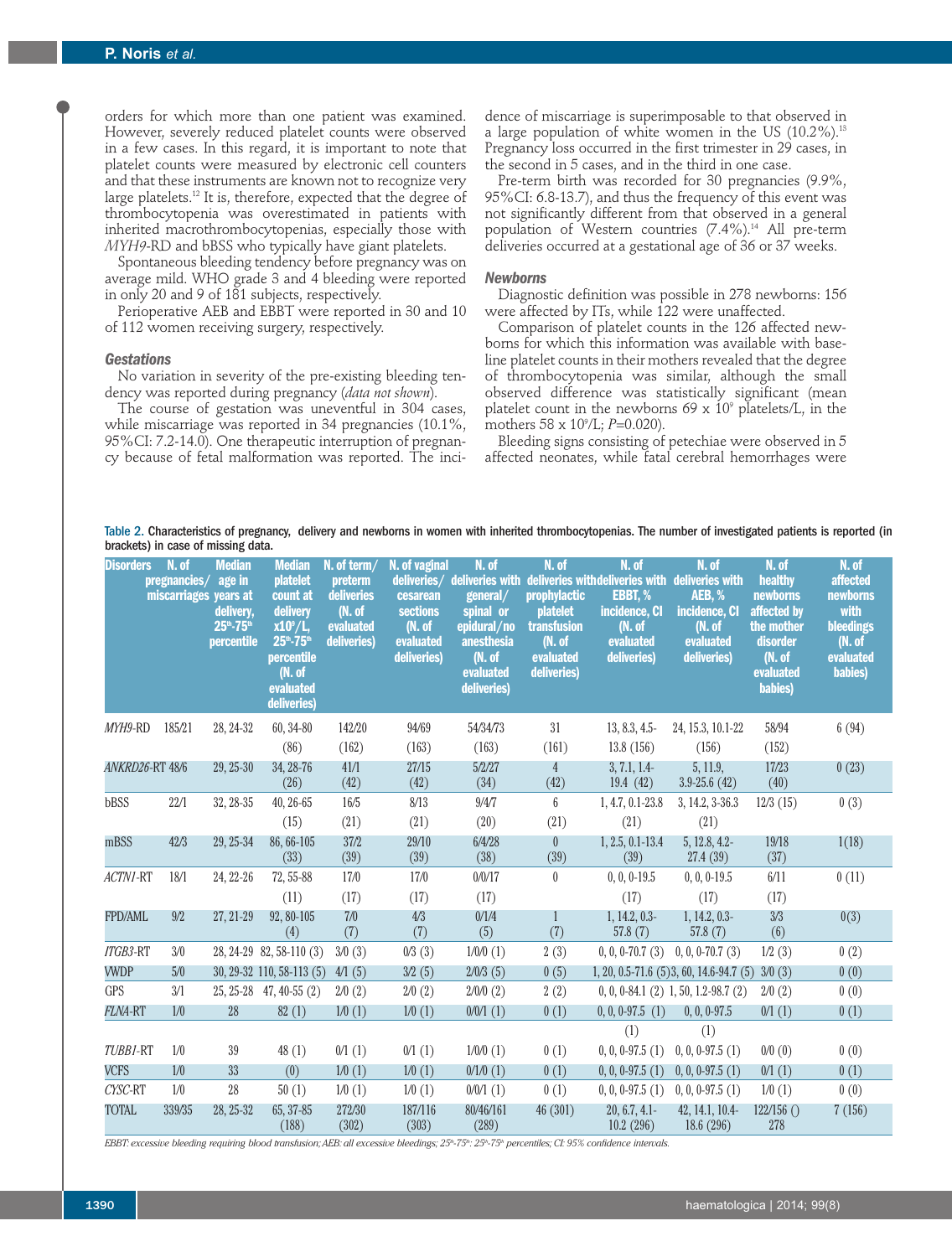reported in 2 infants born by vaginal delivery to 2 *MYH9*- RD mothers with greatly reduced platelet counts (12 and 16 x 109 /L, respectively). Platelet count was severely reduced in one newborn (7 x 109 /L) with the same *MYH9* mutation as the mother, while neither testing for *MYH9*-RD nor a platelet count were carried out in the other neonate because he died shortly after birth.

## *Deliveries*

Table 2 describes maternal characteristics at delivery as well as management of childbirth and bleeding events. Platelet count at delivery was available in 188 cases, and comparison with base-line non-pregnant platelet count revealed mild differences (mean platelet count before pregnancy 56 x 10°/L, at delivery 65 x 10°/L; *P=*0.071). Thus, only limited changes in platelet count are expected to occur during pregnancy in patients with ITs.

Prophylactic platelet transfusions were given in preparation for delivery in 46 of 301 evaluable cases, while other prophylactic treatments, consisting of steroids, desmopressin, tranexamic acid or recombinant activated factor VII, were given in 9, 5, 2 and one case, respectively.

Mean platelet count at delivery was lower in women given prophylactic platelet transfusions than in women not receiving this treatment (40 *vs.* 69 x 109 /L; *P*<0.001). Similar results were obtained when baseline non-pregnant platelets counts were considered (38 *vs.* 65 x 109 /L; *P*<0.001). This indicates that platelet count may have been a parameter used by physicians to determine the need for prophylactic platelet transfusion.

One hundred and sixteen of 303 births were by caesarean section. In the 289 deliveries for which information on pain control was available, general anesthesia was performed in 80 cases (27.7%), and spinal or epidural anesthesia in 46 (15.9%). No bleeding complications related to these procedures were reported.

AEB occurred in 42 cases (14.2% of deliveries, 95%CI: 10.4-18.7) and EBBT in 20 cases (6.8% of deliveries, 95%CI: 4.17-10.2). In case of EBBT, platelet transfusions were given in 6 deliveries, red cell transfusions in 9 and both red blood cell and platelet concentrates in 5. Since the incidence of abnormal bleeding at delivery in the normal population, as evaluated by the amount of blood loss, is 3-7% in high resource countries, <sup>2</sup> the frequency of AEB appears to be higher in ITs than in the general population. Comparison of the need for red blood cell transfusion in our case series is possible with that observed in the general population: fifteen deliveries in women with ITs required erythrocyte transfusions (5.06%, 95%CI: 2.8-8.0), while the need for this treatment ranged from 0.5 to 1.2% in non-thrombocytopenic women. 2,15,16 Altogether, these results indicate that bleeding risk at delivery is increased in ITs.

No women died from complications of childbirth or required hysterectomy to stop bleeding.

## *Correlations between mothers' features and bleedings at delivery*

Some predictors of AEB and EBBT at delivery were identified (Table 3). Considering EBBT at delivery, a trend towards statistically significant association was found with EBBT at previous surgery (OR 4.7, 95%CI: 0.8-26.9), while a significant correlation was found with a history of grade 3 or 4 (OR 5.32, 95%CI: 1.22-23.11) and grade 4 (OR 24.50, 95%CI: 4.75-126.41) of WHO bleeding scale.

EBBT was also significantly associated with a base-line

platelet count in the lowest tertile, and a trend towards significance was found between EBBT and platelet count in the lowest tertile at delivery (platelets >49 x 10°/L). ROC analysis identified platelet counts of 44 and 50 x  $10^{\circ}$ /L as the optimal cut offs of platelet counts before pregnancy and at delivery, respectively, for the identification of patients with a higher risk for EBBT. The incidence of EBBT in mothers with platelet counts below these cut-off values before pregnancy and at delivery was 3.92 (95%CI: 1.43-10.70) and 7.61 (95%CI: 1.55-37.60) times higher, respectively, than in patients with higher platelet counts. Both differences were statistically significant.

EBBT was not less frequent in vaginal deliveries than in caesarean sections and was not reduced in women who received prophylactic platelet transfusions prior to delivery. Table 2 shows that the incidence of bleeding requiring blood transfusion was not significantly different in different forms of IT. However, this finding is reliable for *MYH9*-RD, *ANKRD6*-RT, bBSS, mBSS and *ACTN1*-related thrombocytopenia (*ACTN1*-RT) because of the high number of investigated deliveries, while it is not dependable for all other disorders because of the low number of observed childbirths.

A history of surgical bleeding and lower platelet counts also correlated with AEB, though to a lesser extent than with EBBT. As with EBBT, other examined maternal characteristics did not predict AEB at delivery.

# **Discussion**

Inherited thrombocytopenias have long been considered exceedingly rare, but recent advances have facilitated diagnosis and greatly increased the number of reported patients. <sup>17</sup> Although population studies have not yet been performed, it has recently been calculated that the prevalence of ITs in Italy is at least 2.7 in 100,000. <sup>18</sup> The improved knowledge of ITs has also changed our view of their clinical picture. It has been shown that bleeding tendency is mild in the majority of patients and spontaneous life-threatening hemorrhage is uncommon/rare. <sup>11</sup> Nevertheless, hemostatic challenges always need careful attention. Pregnancy and delivery are especially critical because both mothers and affected newborns are at risk of hemorrhage. However, published data are insufficient to provide an evidence-based approach to management during pregnancy and delivery. The present study on 339 pregnancies in 181 women with 13 different ITs provides, for the first time, the opportunity to systematically examine this topic in detail.

Results of our study on the one hand suggest that the course of pregnancy in ITs does not differ from that of healthy women; on the other hand, the risk of bleeding with childbirth appears to be increased in both mothers and neonates.

Neither thrombocytopenia nor bleeding tendency worsened during pregnancy. The incidence of pregnancy loss was superimposable to that observed in healthy women, and the incidence of pre-term birth was not increased in women with ITs. No intrauterine bleeding was reported in the 156 fetuses who inherited IT. However, antepartum gastrointestinal <sup>19</sup> and intracranial bleedings <sup>20</sup> with fatal consequences have been previously described in the fetuses of 2 bBSS mothers. A risk of major bleeding in utero must, therefore, be borne in mind, though such events were not observed in our study cohort. Regarding delivery-related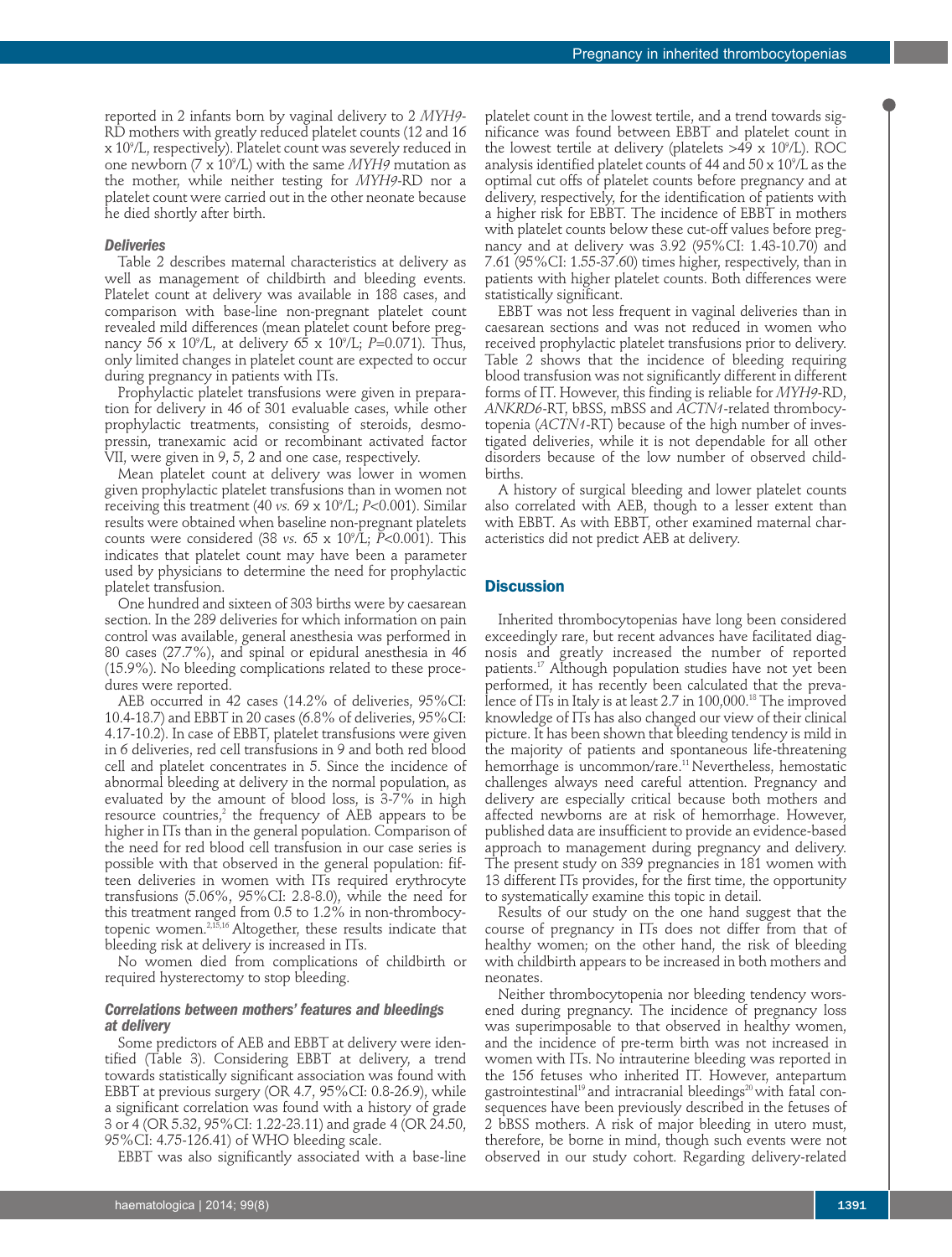neonatal bleedings, our data indicate that the risk is low, although fatal hemorrhages may occur. Indeed, only 7 of 156 affected newborns had bleeding. In 5 cases, bleeding consisted of petechiae, but 2 neonates, both born by vaginal delivery to mothers with severe thrombocytopenia due to *MYH9*-RD, died of cerebral hemorrhage. To our knowledge, delivery-related fatal intracranial hemorrhages have not been previously reported in neonates with ITs. The small number of neonates affected by ITs other than *MYH9*-RD does not allow us to exclude a risk of severe neonatal hemorrhage with these conditions, though none were observed in our series. Similarly, we cannot conclude that vaginal delivery is associated with a greater risk of neonatal hemorrhage, because this type of birth was chosen in the vast majority of *MYH9*-RD women, as well as in other forms of ITs. Thus, infants delivered vaginally by severely thrombocytopenic women with *MYH9*-RD must be considered at risk for intracranial bleeding; we cannot exclude the possibility that other forms of IT or caesarean section may expose newborns to similar risk. The incidence

of delivery-related maternal bleeding in our case series ranged from 6.8% to 14.2% depending on the criterion used for defining abnormal bleeding. Comparison with healthy women is difficult, because most commonly used definitions of partum-related hemorrhages in the general population rely on the amount of blood loss (>500 mL for vaginal deliveries, and >750-1500 mL for caesarean births), $^2$ but this information was not available for the majority of our patients. Instead, we adopted two different criteria for increased bleeding: one based on the need to give blood products (EBBT), the other taking into account not only blood transfusions, but also the judgment of the obstetrician that bleeding was excessive (AEB). The former definition may underestimate the occurrence of hemorrhages as defined by the entity of blood loss, because it is conceivable that not all women losing more than 500 mL of blood after vaginal delivery or more than 750 mL after caesarean section received blood transfusions. Also the latter definition risks underestimating the frequency of bleedings because it includes a subjective assessment and it has been shown that

#### Table 3. Correlations between mother characteristics and bleeding at delivery.

| Mothers' characteristics N. of                               |                 |                      | <b>EBBT</b> at delivery |               |                          |                |                | <b>AEB at delivery</b> |          |  |  |
|--------------------------------------------------------------|-----------------|----------------------|-------------------------|---------------|--------------------------|----------------|----------------|------------------------|----------|--|--|
|                                                              | deliveries      | <b>Events</b>        | <b>OR</b>               | 95% CI        | <b>P-value</b>           | <b>Events</b>  | <b>OR</b>      | 95% CI                 | P-value  |  |  |
|                                                              |                 |                      |                         |               |                          |                |                |                        |          |  |  |
| EBBT at previous surgery                                     | 17              | 4                    | 4.77                    | 0.85-26.87    | 0.08                     | 6              | 1.45           | $0.36 - 5.83$          | 0.60     |  |  |
| AEB at previous surgery                                      | 56              | $6\phantom{.}6$      | 2.06                    | $0.69 - 6.12$ | 0.20                     | 15             | 2.75           | 1.15-6.62              | 0.023    |  |  |
| Tertiles of WHO bleeding scale*                              |                 |                      | 0.08                    |               | 0.31                     |                |                |                        |          |  |  |
| 1st $(0-0)$                                                  | 101             | $\sqrt{3}$           | $\mathbf{1}$            |               | $\qquad \qquad -$        | 11             | $\mathbf{1}$   |                        |          |  |  |
| $2nd(1-2)$                                                   | 145             | 10                   | 2.42                    | $0.65 - 8.96$ | 0.19                     | 20             | 1.31           | $0.53 - 3.21$          | $0.56\,$ |  |  |
| $3rd(3-4)$                                                   | 50              | 7                    | 5.32                    | 1.22-23.11    | 0.026                    | 11             | 2.31           | $0.77 - 6.97$          | 0.13     |  |  |
| WHO bleeding scale*                                          |                 | < 0.001              |                         | 0.06          |                          |                |                |                        |          |  |  |
| $\boldsymbol{0}$                                             | 101             | $\overline{3}$       | $\mathbf{1}$            |               | $\qquad \qquad -$        | 11             | $\mathbf{1}$   |                        |          |  |  |
|                                                              | 59              | $\overline{2}$       | 1.15                    | $0.19 - 7.06$ | 0.88                     | $6\phantom{a}$ | 0.93           | $0.30 - 2.83$          | 0.30     |  |  |
| $\begin{array}{c} 1 \\ 2 \\ 3 \end{array}$                   | 86              | 8                    | 3.35                    | 0.87-12.92    | 0.08                     | 14             | 1.59           | $0.60 - 4.20$          | 0.60     |  |  |
|                                                              | 36              |                      | 0.93                    | $0.09 - 9.20$ | 0.95                     | $\overline{4}$ | 1.02           | $0.29 - 3.61$          | 0.97     |  |  |
| $\overline{4}$                                               | 14              | $6\phantom{.}6$      | 24.50                   | 4.75-126.41   | < 0.001                  |                | 8.18           | 1.80-37.29             | 0.007    |  |  |
| Tertiles of platelet count at delivery                       |                 |                      |                         | 0.09          |                          | 0.40           |                |                        |          |  |  |
| $1^{\rm st}$ (<49 x 10 <sup>9</sup> /L)                      | 65              | 7                    | 1                       |               | $\overline{\phantom{0}}$ | 11             | 1              |                        |          |  |  |
| $2nd$ (49-80 x 10 <sup>9</sup> /L)                           | 66              |                      | 0.12                    | $0.01 - 1.29$ | 0.080                    | 6              | 0.13           | $0.01 - 1.09$          | 0.06     |  |  |
| $3^{rd}$ (> 80 x 10 <sup>9</sup> /L)                         | 56              | $\overline{2}$       | 0.28                    | $0.04 - 2.00$ | 0.20                     | 8              | 0.31           | $0.06 - 1.54$          | 0.15     |  |  |
| Tertiles of platelet count before pregnancy                  |                 |                      |                         | 0.11          |                          | 0.60           |                |                        |          |  |  |
| $1^{\rm st}$ (<39 x 10 <sup>9</sup> /L)                      | 101             | 10                   | $\mathbf{1}$            |               | $\qquad \qquad -$        | 17             | $\overline{1}$ |                        |          |  |  |
| $2^{nd}$ (39-77 x 10 <sup>9</sup> /L)                        | 96              | $\,8\,$              | 0.83                    | $0.30 - 2.27$ | 0.71                     | 14             | 0.84           | $0.36 - 1.96$          | 0.69     |  |  |
| $3^{rd}$ (>77 x 10 <sup>9</sup> /L)<br>Platelet count before | $99\,$<br>117   | $\overline{2}$<br>14 | 0.19<br>3.92            | $0.04 - 0.90$ | 0.037                    | 11<br>23       | 0.62<br>2.06   | $0.24 - 1.59$          | 0.31     |  |  |
|                                                              |                 |                      |                         | 1.43-10.70    | 0.008                    |                |                | 0.99-4.28              | 0.053    |  |  |
| pregnancy $< 44 \times 10^{9}/L$                             |                 |                      |                         |               |                          |                |                |                        |          |  |  |
| Platelet count at delivery<br>$< 50 \times 10^{9}/L$         | 69              | 8                    | 7.61                    | 1.55-37.60    | 0.012                    | 14             | 2.49           | $1.02 - 6.02$          | 0.046    |  |  |
| Diagnosis of biallelic                                       | $\overline{21}$ |                      | 0.67                    | $0.08 - 5.58$ | 0.71                     | $\overline{3}$ | 1.01           | $0.29 - 3.47$          | 1.00     |  |  |
| Bernard-Soulier syndrome                                     |                 |                      |                         |               |                          |                |                |                        |          |  |  |
| Primipara                                                    | 168             | 14                   | 1.85                    | $0.71 - 4.84$ | 0.21                     | 27             | 1.44           | $0.79 - 2.63$          | 0.23     |  |  |
|                                                              |                 |                      | 0.81                    |               | 0.31                     |                |                |                        |          |  |  |
| Tertiles of age at pregnancy<br>$1st$ (15-26)                | 102             | 8                    | $\mathbf{1}$            |               | $\mathcal{L}$            | 18             | $\mathbf{1}$   |                        |          |  |  |
| $2^{nd}(27-31)$                                              | 103             | 7                    | 0.86                    | $0.33 - 2.26$ | 0.75                     | 15             | 0.80           | $0.35 - 1.80$          | 0.58     |  |  |
| $3^{rd}$ (32-41)                                             | 91              | 5                    | 0.68                    | $0.22 - 2.15$ | 0.51                     | 9              | 0.51           | $0.22 - 1.21$          | 0.12     |  |  |
| Prophylactic platelet                                        | 44              | $\overline{3}$       | 1.01                    | $0.30 - 3.42$ | 0.99                     | 8              | 1.47           | $0.62 - 3.49$          | 0.38     |  |  |
| transfusion before delivery                                  |                 |                      |                         |               |                          |                |                |                        |          |  |  |
| Vaginal delivery                                             | 183             | 11                   | 0.74                    | $0.31 - 1.79$ | 0.50                     | 25             | 0.89           | $0.44 - 1.83$          | 0.76     |  |  |

\*World Health Organization bleeding scale: grade 0,no bleeding; grade 1, petechiae; grade 2, mild blood loss; grade 3, gross blood loss; grade 4, debilitating blood loss; EBBT: excessive bleed*ing requiring blood transfusion;AEB: all excessive bleedings; OR: Odds Ratio; CI: confidence intervals.*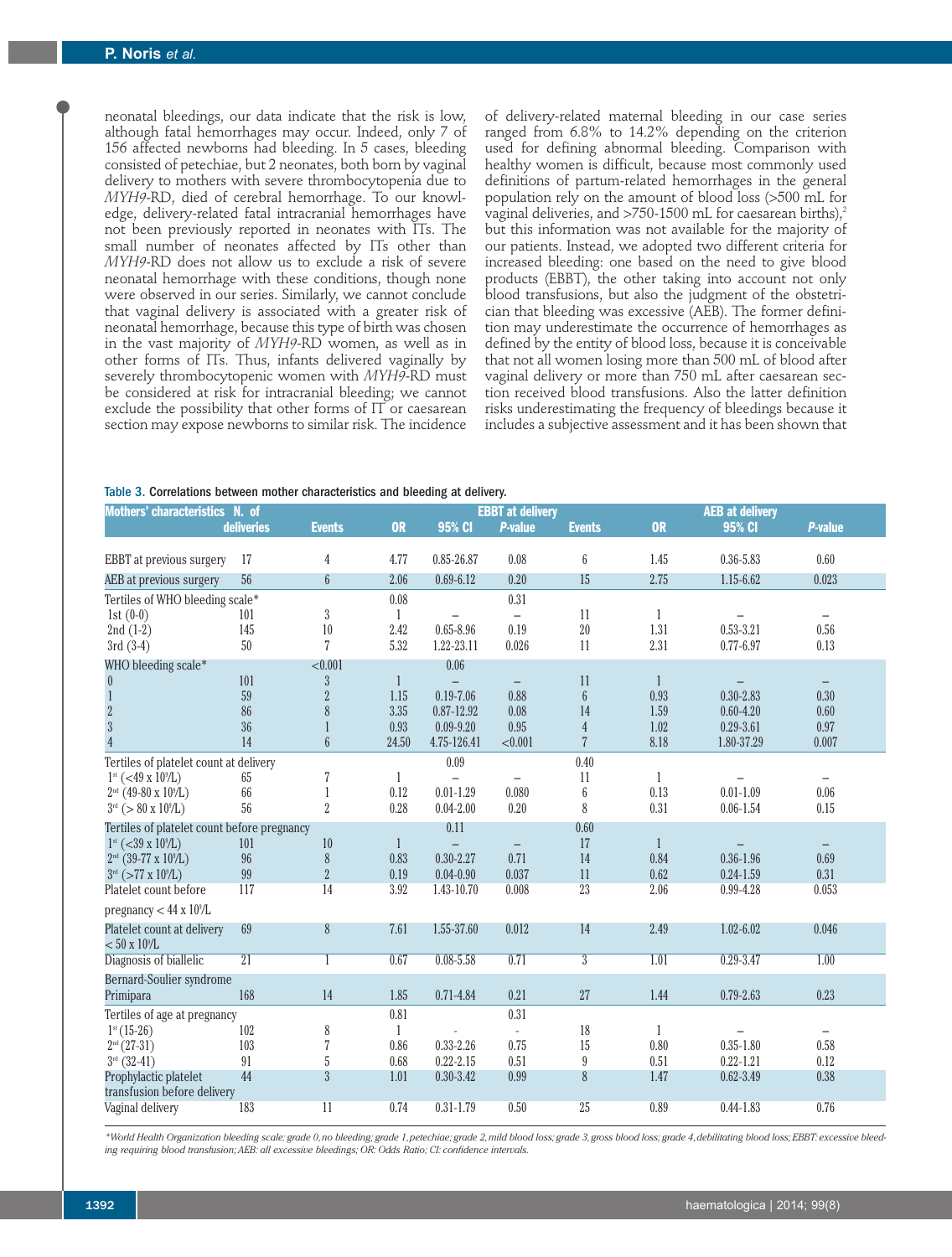visual estimation tends to under-evaluate blood loss at delivery with respect to more accurate measurements. 21 Since the incidence of increased bleeding at delivery in the general population ranges from 3% to 7%, <sup>2</sup> AEB in our case series was higher than normal, while EBBT was at the upper limit of normal range. However, the observation that red blood cell transfusions at delivery were given much more frequently in our patients (5% of deliveries) than in the general population (0.5-1.2%) strongly suggests that bleeding risk is increased in ITs.

Because of this, we searched for mothers' parameters able to predict delivery-related bleedings. EBBT at childbirth was more frequent in women with higher grades of the WHO bleeding scale before pregnancy, and a trend toward statistical significance was found between EBBT at delivery and EBBT at previous surgeries. Also the degree of thrombocytopenia before pregnancy and at delivery was related to EBBT, although with different degrees of statistical significance. Based on this finding, we searched for the cut-off value of platelet count able to predict EBBT by ROC curve analysis, and found that platelet count less than 50 x  $10^{\circ}/\text{L}$ at delivery and less than 44 x 10°/L before pregnancy were significantly associated with higher frequency of hemorrhage requiring blood products. Thus, the bleeding tendency before pregnancy and the degree of thrombocytopenia are both important to predict severe bleeding at childbirth. Of note, experts' recommendations for management of pregnancy in patients with immune thrombocytopenia identified platelet count 50 x 109 /L as the minimum value required for safe delivery. 22,23

Broadly similar results were obtained in the search for correlations between AEB at delivery in the mothers and their previous bleeding tendency as well as their platelet counts. However, the risk deriving from unfavorable features was lower and had lower statistical significance than for EBBT, probably because the definition of AEB includes a subjective judgment of milder bleeding events.

No other investigated maternal characteristics predicted increased bleeding at delivery. Based on the common notion that severe hemorrhages are frequent on the occasion of hemostatic challenges in patients with bBSS and the previously published data on delivery in these patients, <sup>4</sup> it is surprising that bleeding events at childbirth in our case series were no more frequent in bBSS than in other forms of IT. This unexpected finding could have several explanations. First, the base-line bleeding tendency in our bBSS women was milder than that observed in other series of unselected bBSS patients, as shown by the observation that WHO grade 3 and 4 bleeding were reported only in 3 of our 13 women, while they were described in 7 of 10 patients of a previous case series. <sup>24</sup> It may be that our group of bBSS patients was enriched in forms with mild bleeding tendency because some women with severe bBSS have undergone hysterectomy for heavy menstruation or have been discouraged from having a pregnancy by the fear of bleeding at delivery. Moreover, the frequency of prophylactic platelet transfusions in bBSS women was twice that of women with other ITs, and this may have masked a higher risk of bleeding. The observation that only one AEB (not requiring blood products) was reported in 15 deliveries of bBSS patients not preceded by prophylactic platelet transfusions supports the hypothesis that giving platelets in preparation for delivery may be unnecessary in women with mild forms of bBSS. Finally, the previous systematic review, which was based on case reports and, therefore, was highly

susceptible to reporting bias, could have overestimated bleeding risk at delivery.

Another surprising finding was the similar incidence of increased bleeding at delivery in mothers receiving or not receiving prophylactic platelet transfusions, in that this result might suggest that platelet transfusions were ineffective. However, the observation that platelet count was lower in women given transfusions provides a credible alternative explanation and suggests that prophylactic platelet infusions were effective in reducing the incidence of hemorrhage.

Our study has some limitations. First, only a small number of eligible patients with some forms of IT were identified by the participating centers (Table 1), likely reflecting the rarity of these disorders. Creation of larger international registries is required to further improve knowledge of pregnancy outcomes in these rare disorders. Another limitation derives from the failure of automated cell counters to identify very large platelets and the resulting underestimation of platelet count in inherited macrothrombocytopenias, especially bBSS and *MYH9*-RD. <sup>12</sup> It is thus likely that the degree of thrombocytopenia in these conditions was overestimated in our study. Moreover, data were missing in a relevant number of patients enrolled in the study, a limitation inherent to retrospective investigations. Finally, we compared the outcome of pregnancy in women with ITs with that reported in general population. Comparison with nonthrombocytopenic women from these same institutions from the same time periods would be more appropriate, but obtaining the required information from 45 centers in 20 countries seemed to us a hopeless undertaking.

In conclusion, our study showed that delivery-related bleeding risk is higher in ITs than in the general population for both mothers, who may have blood loss requiring blood transfusions, and affected newborns, who may rarely present with fatal intracranial hemorrhage. Nevertheless, delivery occurs without bleeding complications in the vast majority of mothers and neonates. Our study also identified the degree of thrombocytopenia and a history of severe bleeding tendency in the mother as potentially useful parameters to predict the risk of delivery-related bleedings.

#### *Collaborators*

*In alphabetical order Sophie Bayart, <sup>1</sup> Anne Bauters, 2 Schéhérazade Benabdallah-Guedira, <sup>3</sup> Françoise Boehlen, 4-5 Jeanne-Yvonne Borg, <sup>6</sup> Roberta Bottega, <sup>7</sup> James Bussel, 8 Daniela De Rocco, <sup>9</sup> Emmanuel de Maistre, <sup>10</sup> Michela Faleschini, 9 Emanuela Falcinelli, <sup>11</sup> Silvia Ferrari, <sup>12</sup> Alina Ferster, <sup>13</sup> Tiziana Fierro, <sup>11</sup> Dominique Fleury, <sup>14</sup> Pierre Fontana, 4-5 Chloé James, 15 Francois Lanza, <sup>16</sup> Véronique Le Cam Duchez, <sup>6</sup> Giuseppe Loffredo, <sup>17</sup> Pamela Magini, <sup>18</sup> Dominique Martin-Coignard, 19 Fanny Menard, <sup>20</sup> Sandra Mercier, <sup>21</sup> Annamaria Mezzasoma, 11 Pietro Minuz, <sup>22</sup> Ilaria Nichele, <sup>23</sup> Lucia D. Notarangelo, <sup>24</sup> Tommaso Pippucci, <sup>18</sup> Gian Marco Podda, <sup>25</sup> Catherine Pouymayou, <sup>26</sup> Agnes Rigouzzo, 27 Bruno Royer, 28 Pierre Sie, 29 Virginie Siguret, <sup>30</sup> Catherine Trichet, <sup>31</sup> Alessandra Tucci, <sup>32</sup> Béatrice Saposnik, <sup>33</sup> Dino Veneri 22 . 1 Service d'Hémostase Bio-Clinique, Centre Régional de traitement des maladies hémorragiques de Rennes-Bretagne, CHU de Rennes, Rennes, France; <sup>2</sup> Institut d'Hématologie-Transfusion, Pôle Biologie Pathologie Génétique, CHRU Lille, France; <sup>3</sup> Université Mohamed V Rabat, Faculté de Médecine et de Pharmacie, Hôpital Avicenne, Rabat, Morocco; <sup>4</sup> Division of Angiology and Haemostasis, Department of Medical Specialisations, Faculty of Medicine and University Hospitals of Geneva, Geneva, Switzerland; <sup>5</sup> Geneva Platelet Group, Faculty of Medicine,*